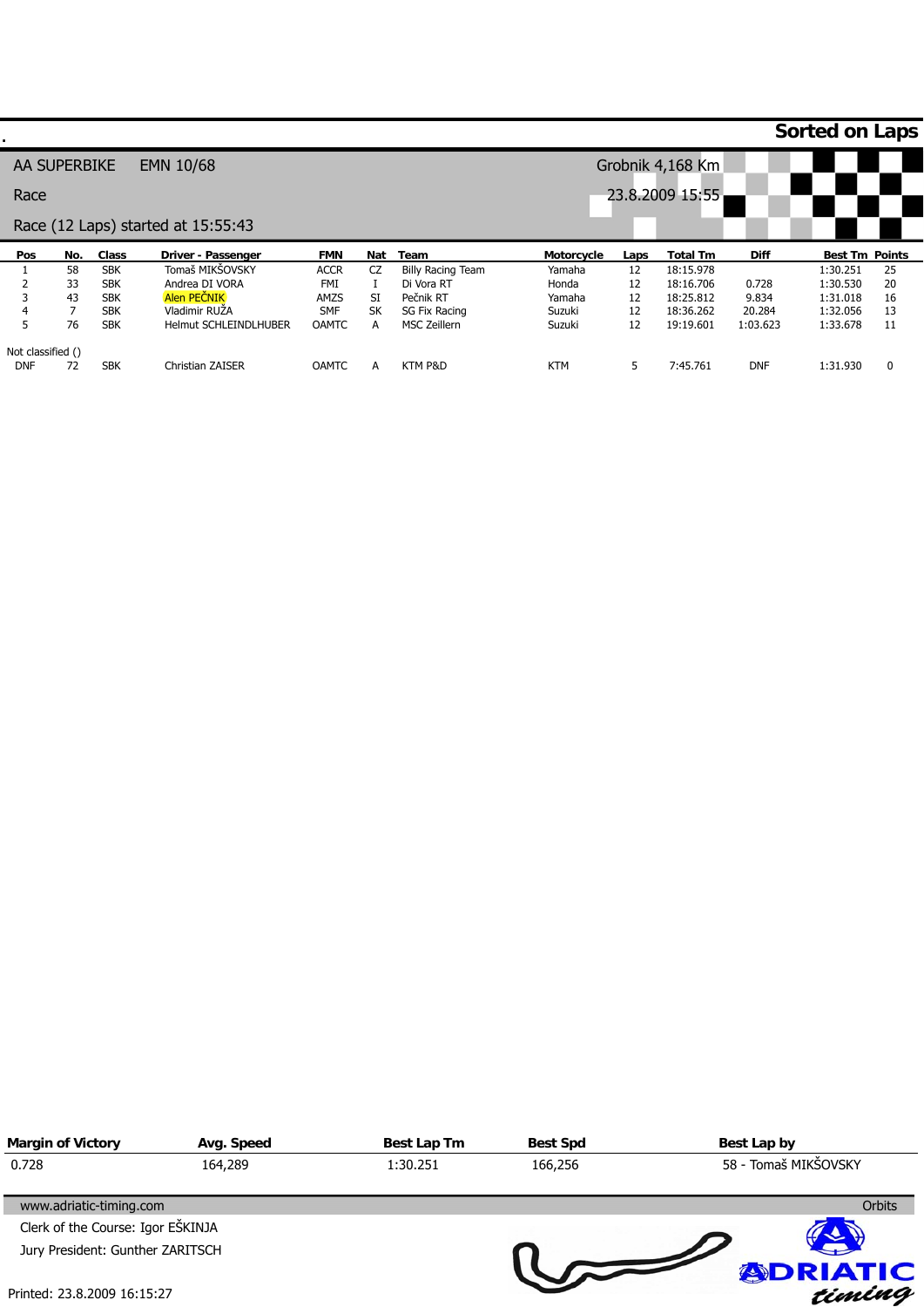

www.adriatic-timing.com Clerk of the Course: Igor EŠKINJA Jury President: Gunther ZARITSCH **Orbits**